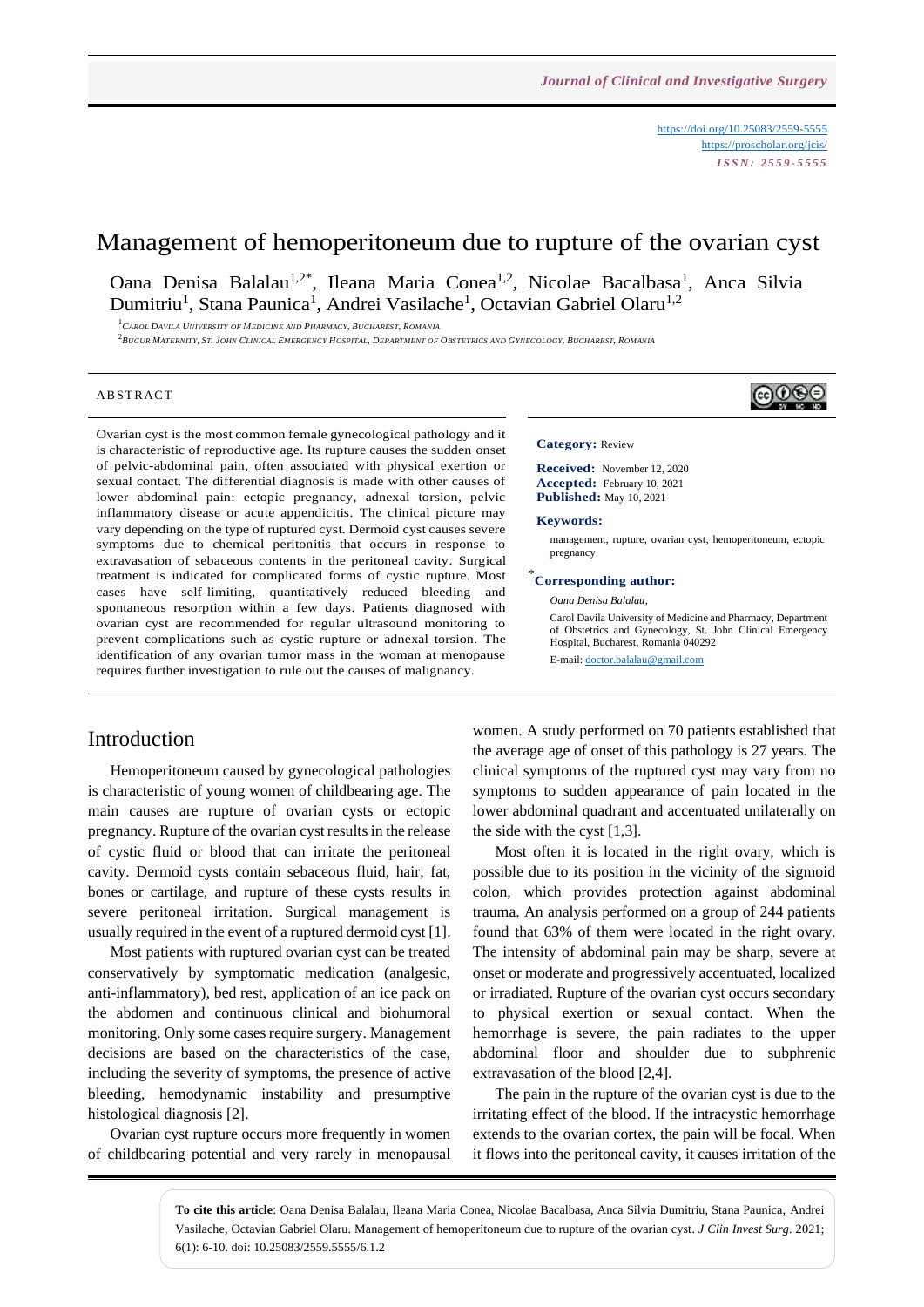visceral peritoneum and causes radiating pain. The release of intra-abdominal serous or mucinous contents does not cause irritation, even if a significant volume of fluid accumulates intraperitoneally. The rupture of a dermoid cyst and the release of sebaceous fluid produces a marked granulomatous reaction that causes the onset of chemical peritonitis, followed by significant pain [3-5].

## Discussions

For the treatment of hemoperitoneum it is important to establish its cause. The differential diagnosis is made with ectopic pregnancy, hemorrhage secondary to cystic rupture, appendix torsion and acute appendicitis. All of these conditions are associated with significant and sudden onset of the pelvic pain [1,4].

### *Ectopic pregnancy*

Ectopic pregnancy is localized in 96% of cases in the fallopian tube. Other locations include: cervical, corneal or interstitial pregnancy, uterine scarr, intramural, ovarian and abdominal [5]. The diagnosis is made based on imaging examination and blood dosing of human chorionic gonadotropin (HCG). Hemoperitoneum in ectopic pregnancy is treated surgically by open or laparoscopic abdominal approach. Surgical options are salpingectomy or salpingostomy, both with similar results on fertility [6].

### *Adnexal torsion*

Another cause of pelvic-abdominal pain, which makes the differential diagnosis with hemoperitoneum difficult, is adnexal torsion. This requires emergency surgery to avoid compromising the function of the ovary or fallopian tube. Nausea and vomiting often accompany torsion and are less common when the cyst ruptures. When a cyst is involved in the torsion and the patient has pain associated with the presence of intraperitoneal fluid, the distinction between ruptured cyst and torsion is difficult. The difficulty of diagnosis is also demonstrated by a study of 115 cases of adnexal torsion, in which the preoperative diagnosis was established correctly in only 38% of patients [7].

### *Pelvic inflammatory disease (PID)*

Pelvic-abdominal pain in young patients, which begins during or shortly after menstruation, with gradual and predominantly bilateral localization is frequently associated with pelvic inflammatory disease (PID). This causes accumulation of free intraperitoneal fluid, mimicking the clinical symptoms of hemoperitoneum. Imaging evaluation guides the clinician on the differential diagnosis [8-10]. Tubo-ovarian abscess is the most severe clinical form of PID. Its rupture is associated with sudden pain and requires emergency treatment to prevent sepsis [11].

#### *Other gynecological conditions*

Other gynecological problems associated with pelvic pain are: endometriosis, leiomyomas, endometritis and Mittelschmerz (ovarian pain). Ovarian hyperstimulation syndrome (OHSS) is an iatrogenic complication of ovulation induction therapy and may be accompanied or confused with cyst rupture. The rupture of large ovarian cysts, secondary to OHSS, is accompanied by ascites and sometimes by pleural and / or pericardial effusion causing electrolyte imbalances (hyponatremia, hyperkalemia), hypovolemia and hypovolemic shock [12].

### *Other non-gynecological pathologies*

Acute appendicitis is the most common pathology of young adults involved into causing pain in the lower abdominal floor. The duration and nature of pain in appendicitis are different from hemoperitoneum. Classically the pain is sharp, with periumbilical onset, later being located in the right lower quadrant. It is often accompanied by nausea, anorexia and fever [8].

Other non-gynecological pathologies that can cause hemoperitoneum-like pain due to gynecology causes are: nephrolithiasis, interstitial cystitis, irritable bowel syndrome, inflammatory bowel disease and colonic diverticulitis [13,14]. Hemoperitoneum can also be linked to a hepatic, splenic, vascular or coagulopathic etiology [15]. These are often due to a blunt or penetrating traumatic injury to a visceral organ (especially the liver or spleen) or to a blood vessel, or they can be spontaneous.

### *Treatment of hemoperitoneum of ovarian cystic cause*

Once the differential diagnosis is made, the ovarian cystic hemoperitoneum can be treated conservatively or surgically. Rupture and hemorrhage of an ovarian cyst can be physiological, self-limiting events [16]. They can cause significant hemoperitoneum and require surgery [17]. Due to these diverse clinical situations, there is no wellestablished standard protocol for the management of ruptured ovarian cysts with hemoperitoneum.

In the past, the ovarian cyst ruptured with hemoperitoneum was a surgical emergency. Previous studies have reported the rate of surgery in this situation up to 80% [1,18]. Imaging advances have allowed clinicians to make early diagnosis and therefore to apply appropriate management to patients. Conservative management strategies are alternatives to conventional surgery [19].

CT evaluation of the volume of the hemoperitoneum involves quantifying the amount of pelvic fluid in relation to the distance between the tubal isthmus and the axial plane of the uterus. The bottoms pouches, anterior (ACDS) and posterior (PCDS), are approximated by measuring the distance between the anterior parietal peritoneum and the anterior uterine wall, respectively the posterior and rectum uterine wall. The total volume of hemoperitoneum is the sum of ACDS and PCDS measurements [20,21].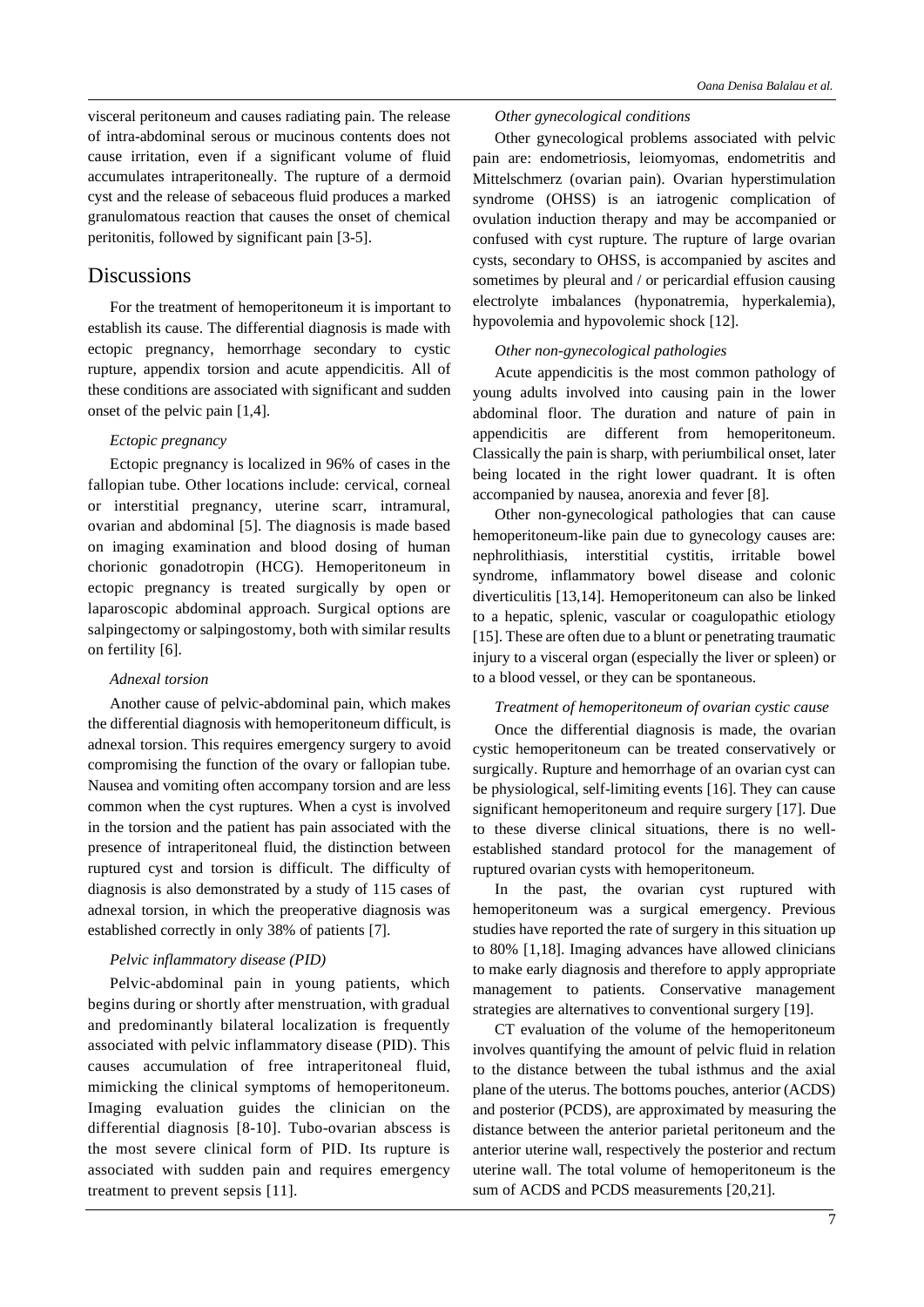Patient monitoring is a good alternative for uncomplicated cases where bleeding is self-limiting. Cases of complicated ruptured ovarian cyst involve the identification of the following signs:

- hemodynamic instability: hypotension, tachycardia
- sensitivity and signs of peritoneal irritation: active and/ or abundant bleeding shown by imaging; patients with a large amount of intraperitoneal blood will show vital signs modification and severe anemia
- signs of an infectious process: fever, leukocytosis and abdominal tenderness
- malignancy suggestive findings: menopausal patients with ovarian tumor.

Conservative treatment is the preferred management protocol for patients with uncomplicated ruptured ovarian cyst, especially in women without coagulopathies. It is recommended to be hospitalized for careful monitoring of vital signs, hematocrit and repeated imaging evaluation to monitor the nature of bleeding (self-limiting or not). The main indications for surgery are: unstable vital signs, a significant decrease in hemoglobin, increased volume of hemoperitoneum (imaging) and severe or persistent abdominal pain, despite the use of analgesics. The decision to perform surgery is at the discretion of the attending physician [16,19].

### *Surgical treatment*

Ovarian cyst complicated with massive hemorrhage or active bleeding requires hospitalization and surgery. Vital signs will be closely monitored, repeated hematocrit checks and continuous imaging of intraperitoneal fluid will be performed [22].

In a study of 78 women diagnosed with CT with a broken ovarian cyst and hemoperitoneum, 63 patients were treated conservatively (80.8%) and 15 required surgery (19.2%) [23]. All patients who required surgery were treated laparoscopically, the main cause of hemoperitoneum being the hemorrhagic corpus luteum. In the same study, patients who required surgery showed a faster decrease in hemoglobin within 4 hours  $(1.6 \pm 0.6)$ versus  $1.2 \pm 0.8$  g / dL, p = 0.026) and needed transfusions more frequently than those treated conservatively (53.3% vs. 11.1%,  $p = 0.001$ ). The duration of hospitalization was longer in patients with surgery than those who were treated conservatively  $(4.1 \pm 0.8 \text{ vs. } 3.1 \pm 1.4, \text{ p} = 0.002)$  [23].

Ho et al. reported that in the 1980s all patients diagnosed with hemoperitoneum secondary to ovarian cystic rupture were treated surgically. In the 2000s, women with the same pathology received conservative/ medical treatment in only 18.7% of cases [18]. Although there was an increasing trend of conservative treatment from the 1980s to the 2000s, surgery remained the main basis of treatment.

A study by Raziel et al. published in 1993 reported that the surgery rate was 83% in patients with rupture of the corpus luteum [1]. They emphasized the value of ultrasound and diagnostic laparoscopy in management decisions. 25.7% of patients required diagnostic laparoscopy without other surgical procedures. 18 patients in Raziel's study had at the same time ectopic pregnancy and contributed to the increase in the rate of surgery [3].

Laparoscopy is the preferred surgical approach because it results in lower morbidity than laparotomy [24]. If laparoscopic equipment is not immediately available or if the surgeon is not trained in laparoscopy, an open laparotomy will be performed.

The value of diagnostic laparoscopy is considered of great significance in establishing the diagnosis when we face equivocal or uncertain conditions.

In the actual study by Jee H. et al. surgery was considered only when patients showed unstable vital signs, a significant decrease in hemoglobin or an increase in hemoperitoneum (imaging) or severe or persistent abdominal pain [23]. The above indications are similar to those suggested by Bottomley: hemodynamic imbalance, uncertain diagnosis or suspicion of adnexal torsion, lack of improvement in symptoms within 48 hours of presentation and increase in suspected hemoperitoneum imagistically or by decreased hemoglobin concentration [19,25].

Rupture of dermoid cyst with discharge of sebaceous material into the abdominal cavity is rare, but has serious consequences. Shock and hemorrhage follow up the rupture, which can later develop a marked granulomatous reaction (chemical peritonitis) and the formation of dense adhesions and chronic pain [26]. In this situation, emergency surgery is recommended, which will include aspiration of the cystic contents, abundend lavage with warm saline solution (to avoid hypothermia), aspiration to remove any residual sebaceous material and cystectomy.

The rupture of an endometriotic cyst is associated with significant bleeding [27,28]. Diagnosis and treatment should be established quickly due to the risk of hemodynamic imbalance.

The relatively low rate of surgery is currently explained by the frequent use of imaging assessments, including CT, which allow differential diagnosis with other causes of acute surgical abdomen. A rupture of the corpus luteum with hemoperitoneum was frequently misdiagnosed preoperatively as appendicitis, ectopic pregnancy, endometriosis, and neoplasm when CT was not frequently used [29].

There are no known methods to prevent the rupture of an existing ovarian cyst, except for surgical drainage or removal of the cyst, but hormonal treatments that suppress ovulation can decrease the incidence of new cysts.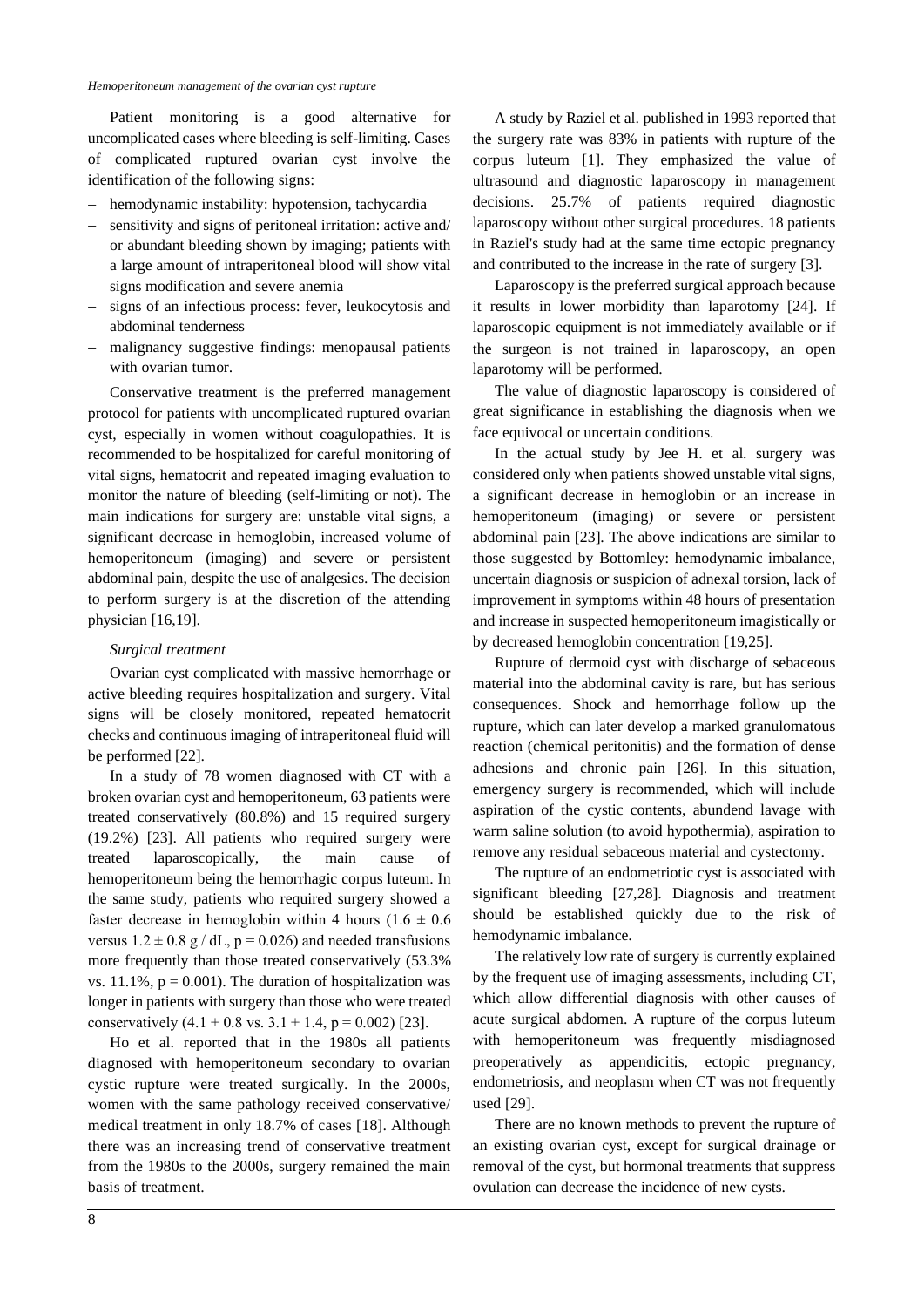# **Conclusions**

Rupture of an ovarian cyst is the most common cause of gynecologic hemoperitoneum. Normal ovulation can lead to fluid accumulation in the pelvic cavity, which can be ultrasound misinterpreted as hemoperitoneum. Differential diagnosis is important for establishing therapeutic behavior and can be made with other gynecological or non-gynecological causes of pelvicabdominal pain.

Most patients with ruptured ovarian cyst and hemoperitoneum can be managed conservatively. Hemodynamic instability and a large volume of hemoperitoneum detected through imaging require surgery. Initial hemoglobin levels are not helpful in anticipation of emergency surgery, which may be explained by the fact that the initial hematocrit may not reflect acute blood loss.

CT completes the ultrasonographic evaluation, having the advantage of evaluating the source and amount of bleeding. Laparoscopy is the first-line approach, open laparotomy being reserved for particular cases. The presence of an adnexal tumor mass in the menopausal woman should raise the suspicion of malignancy and require further investigation to establish the diagnosis.

# Conflict of interest disclosure

There are no known conflicts of interest in the publication of this article. The manuscript was read and approved by all authors.

# Compliance with ethical standards

Any aspect of the work covered in this manuscript has been conducted with the ethical approval of all relevant bodies and that such approvals are acknowledged within the manuscript.

## References

- 1. Raziel A, Ron-El R, Pansky M, Arieli S, Bukovsky I, Caspi E. Current management of ruptured corpus luteum. *Eur J Obstet Gynecol Reprod Biol*. 1993; 50(1):77-81. doi: 10.1016/0028-2243(93)90168-c. PMID: 8365540.
- 2. Kim JH, Lee SM, Lee JH, Jo YR, Moon MH, Shin J, Kim BJ, Hwang KR, Lee TS, Bai KB, Jeon HW. Successful conservative management of ruptured ovarian cysts with hemoperitoneum in healthy women. *PLoS One*. 2014;9(3):e91171. doi: 10.1371/journal.pone.0091171
- 3. Abduljabbar HS, Bukhari YA, Al Hachim EG, Alshour GS, Amer AA, Shaikhoon MM, Khojah MI. Review of 244 cases of ovarian cysts. *Saudi Med J*. 2015; 36(7):834-8. doi: 10.15537/smj.2015.7.11690
- 4. Patel MD, Feldstein VA, Lipson SD, Chen DC, Filly RA. Cystic teratomas of the ovary: diagnostic value of sonography. *AJR Am J Roentgenol*. 1998;171(4):1061- 5. doi: 10.2214/ajr.171.4.9762997
- 5. Bouyer J, Coste J, Fernandez H, Pouly JL, Job-Spira N. Sites of ectopic pregnancy: a 10 year population-based study of 1800 cases. *Hum Reprod*. 2002;17(12):3224- 30. doi: 10.1093/humrep/17.12.3224
- 6. Hajenius PJ, Mol F, Mol BW, Bossuyt PM, Ankum WM, van der Veen F. Interventions for tubal ectopic pregnancy. *Cochrane Database Syst Rev*. 2007;2007(1):CD000324. doi: 10.1002/14651858.CD000324.pub2
- 7. Argenta PA, Yeagley TJ, Ott G, Sondheimer SJ. Torsion of the uterine adnexa. Pathologic correlations and current management trends. *J Reprod Med*. 2000 Oct;45(10):831-6.
- 8. Lane R, Grabham J. A useful sign for the diagnosis of peritoneal irritation in the right iliac fossa. *Ann R Coll Surg Engl*. 1997;79(2):128-9.
- 9. Nishino M, Hayakawa K, Iwasaku K, Takasu K. Magnetic resonance imaging findings in gynecologic emergencies. *J Comput Assist Tomogr*. 2003;27(4): 564-70. doi: 10.1097/00004728-200307000-00021
- 10. Bennett GL, Slywotzky CM, Giovanniello G. Gynecologic causes of acute pelvic pain: spectrum of CT findings. *Radiographics*. 2002;22(4):785-801. doi: 10.1148/radiographics.22.4.g02jl18785
- 11.Pedowitz P, Bloomfield RD. Ruptured adnexal abscess (tuboovarian) with generalized peritonitis. *Am J Obstet Gynecol*. 1964;88:721-9. doi: 10.1016/0002-9378(64)90604-0
- 12. Golan A, Ron-el R, Herman A, Soffer Y, Weinraub Z, Caspi E. Ovarian hyperstimulation syndrome: an update review. *Obstet Gynecol Surv*. 1989;44(6):430- 40. doi: 10.1097/00006254-198906000-00004
- 13. Chapman WP, Herrera R, Jones CM. A comparison of pain produced experimentally in lower esophagus, common bile duct, and upper small intestine with pain experienced by patients with diseases of biliary tract and pancreas. *Surg Gynecol Obstet*. 1949;89(5):573- 82.
- 14. Brown FR. The Problem of Abdominal Pain. *Br Med J*. 1942;1(4243):543-6. doi: 10.1136/bmj.1.4243.543
- 15. Lucey BC, Varghese JC, Anderson SW, Soto JA. Spontaneous hemoperitoneum: a bloody mess. *Emerg Radiol*. 2007;14(2):65-75. doi: 10.1007/s10140-007- 0594-0
- 16. Queenan JT, O'Brien GD, Bains LM, Simpson J, Collins WP, Campbell S. Ultrasound scanning of ovaries to detect ovulation in women. *Fertil Steril*. 1980;34(2):99-105.
- 17. Hertzberg BS, Kliewer MA, Paulson EK. Ovarian cyst rupture causing hemoperitoneum: imaging features and the potential for misdiagnosis. *Abdom Imaging*. 1999; 24(3):304-8. doi: 10.1007/s002619900502